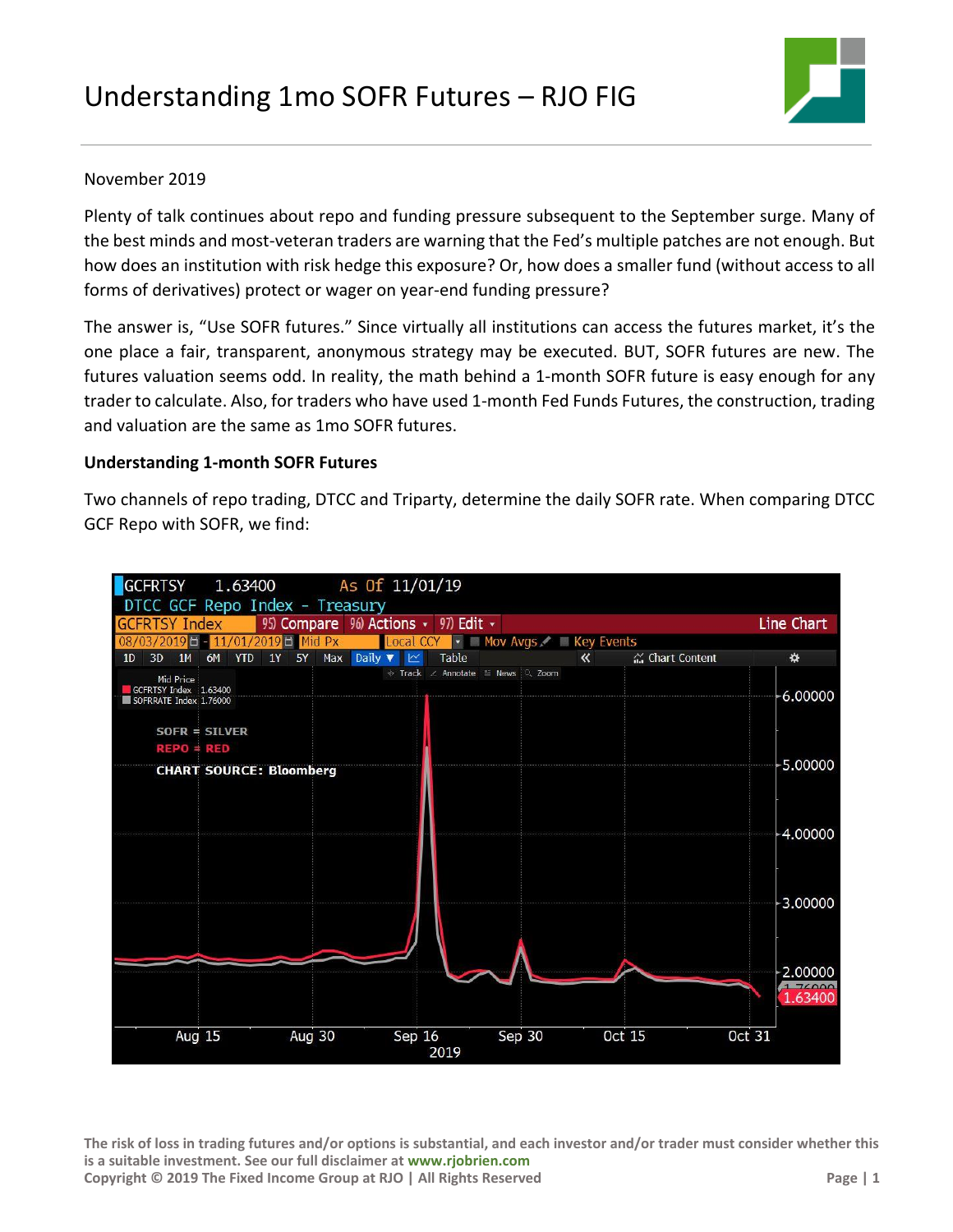1mo SOFR futures settlements, active bid/ask and size, can be easily found on Bloomberg™ **(SRDA <comdty> CT<go>** for ICE SOFR and **SERA<comdty>CT<go>** for CME Group). Settlements from Friday, 11/1/2019 are visible now (markets closed currently—Graphic Source: Bloomberg):

| 4-BLOOMBERG                          | 4-BLOOMBERG              |             |                          |           |               |                   |  |             |
|--------------------------------------|--------------------------|-------------|--------------------------|-----------|---------------|-------------------|--|-------------|
| 1 MONTH SOFR FUT Dec19               |                          |             | One Month SOFR Nov19 Con |           |               |                   |  |             |
| SERZ9 s98.365                        |                          |             | SRDX9 98.3875            |           | 98            |                   |  |             |
| As of Close 01 Novd                  | As of Close 01 Novc      |             |                          |           |               |                   |  |             |
| <b>SERZ9 Comdty</b>                  | <b>SRDX9 Comdty</b>      |             |                          |           |               |                   |  |             |
| MONTH SOFR FUT                       | One Month SOFR           |             |                          |           |               |                   |  |             |
| 7) CME $\mid$ CEM $\gg$              | <b>Source: Bloomberg</b> |             | EM »                     |           | Contracts     |                   |  |             |
| 6)<br>4) Futures<br>5) Spreads<br>St |                          |             |                          |           | 4) Futures    | 5) Spreads        |  |             |
| Display                              | <b>O</b> Quoted Val      |             |                          | Display   |               | O Quoted Val      |  |             |
| <b>Ticker</b>                        |                          | Yest Settle |                          |           | <b>Ticker</b> |                   |  | Yest Settle |
| 21) SERX9                            | Nov19                    | 98.3850     |                          | 21) SRDX9 |               | Nov19             |  | 98.3875     |
| 22) SERZ9                            | Dec19                    | 98.365      |                          | 22) SRDZ9 |               | Dec19             |  | 98.3675     |
| 23) SERFO                            | Jan20                    | 98.420      |                          | 23) SRDFO |               | Jan20             |  | 98.4150     |
| 24) SERGO                            | Feb <sub>20</sub>        | 98.505      |                          | 24) SRDGO |               | Feb <sub>20</sub> |  | 98.4975     |
| 25) SERHO                            | Mar <sub>20</sub>        | 98.515      |                          | 25) SRDHO |               | Mar <sub>20</sub> |  | 98.5100     |
| 26) SERJO                            | Apr <sub>20</sub>        | 98.560      |                          | 26) SRDJ0 |               | Apr <sub>20</sub> |  | 98.6100     |
| 27) SERKO                            | May20                    | 98.600      |                          | 27) SRDKO |               | May20             |  | 98.6500     |
| 28) SERMO                            | Jun <sub>20</sub>        | 98.605      |                          | 28) SRDMO |               | Jun20             |  | 98.6650     |

Other than notional size, the two 1mo SOFR futures alternatives are structured in like manner.

The CME Group futures will be the focus from this point forward—due to the fact that Fed Funds futures, a necessary component for many funding-related trades, are also a CME Group future.

There are two (2) distinct components to the lifecycle of a 1-month SOFR future. First, there is the period where the future price is the market's trade-influenced estimate of, "At what price will this SOFR future settle?" The price has nothing to do with a known value. It's a future—the market's best guess at final value. Each month from 'today' to (at least) June 2020 have streaming (immediately-actionable) 1mo SOFR bid/ask spreads.

While the first component of a 1mo SOFR future is the "trading-at-the-market's-best guess level", the second piece is using hard data to determine the future's settlement value. Not shockingly, 1mo SOFR futures NEED one month's worth of daily SOFR rates to build a settlement value. In the event of a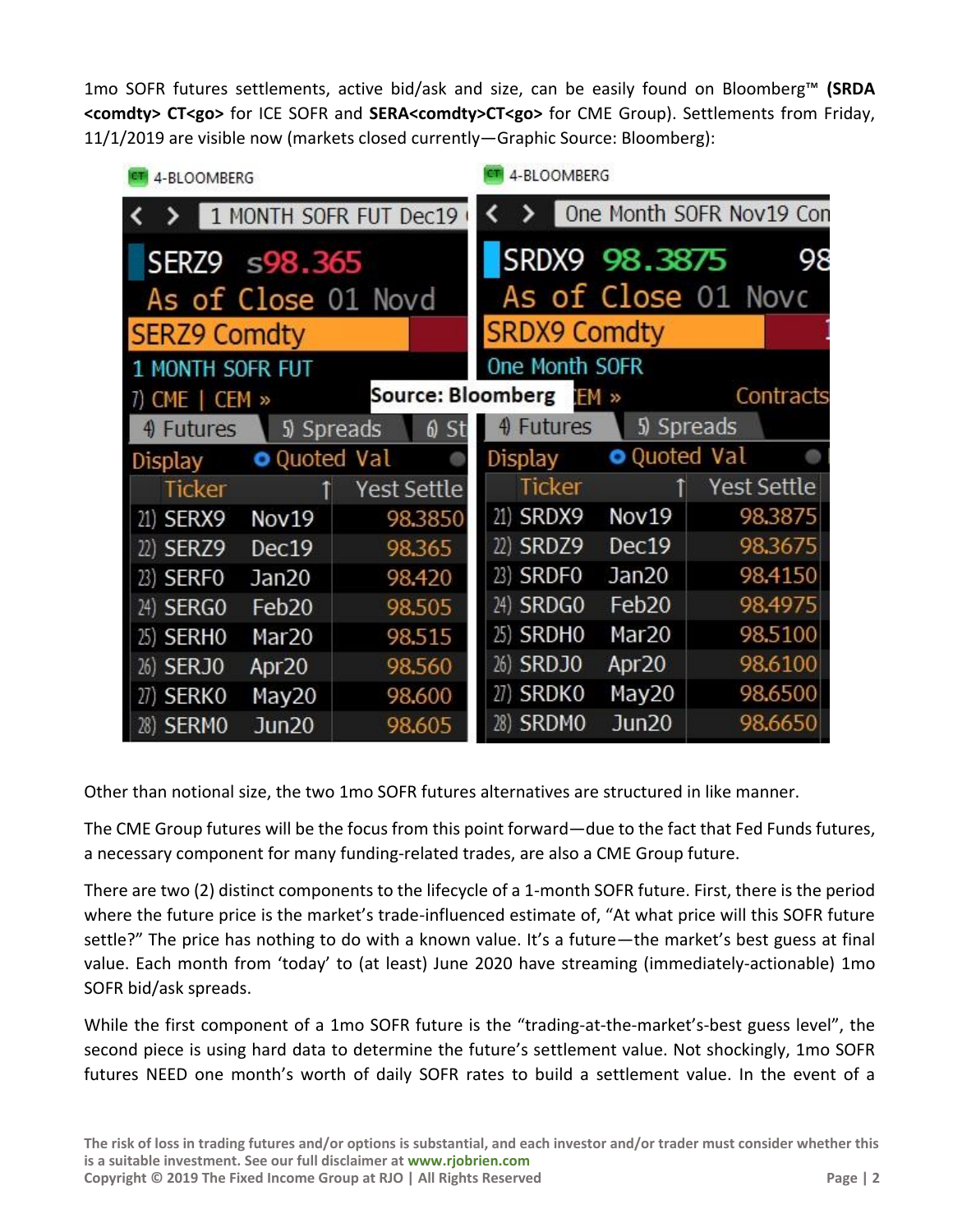weekend or holiday, the last posted SOFR rate (e.g. 'Friday') is the posted rate for non-trading days (e.g. Saturday and Sunday). Looking at the recently-settled October 2019 future's valuation:

| Day # | <b>Fed Posts SOFR Rate</b><br>1 Biz Day After Trade Dt |                |                                              | <b>Published SOFR Rate</b><br>1 Biz Day in Arrears<br>For SOFR Future Value |                                                       |
|-------|--------------------------------------------------------|----------------|----------------------------------------------|-----------------------------------------------------------------------------|-------------------------------------------------------|
|       | 2.35<br>$\mathbf{1}$                                   | Tues           | 10/1/2019                                    |                                                                             | 1.88 We 'get' Tuesday's rate from Wed's Fed SOFR post |
|       | $\overline{2}$                                         | $1.88$ – Weds  | 10/2/2019                                    | 1.85                                                                        |                                                       |
|       | 3                                                      | $1.85 -$ Thurs | 10/3/2019                                    | 1.84                                                                        |                                                       |
|       | $\ddot{4}$<br>$1.84 -$                                 | $F$ rt         | 10/4/2019                                    | 1.82                                                                        |                                                       |
|       | n/a<br>5                                               | Sat            | 10/5/2019                                    | 1.82                                                                        | Akin to Fed Funds, we do NOT learn                    |
|       | n/a<br>6                                               | Sun            | 10/6/2019                                    | 1.82                                                                        | the actual rate for a FRIDAY, until                   |
|       | $\overline{7}$<br>$1.82 =$                             | Mon            | 10/7/2019                                    | 1.83                                                                        | the first business day AFTER the                      |
|       | 8<br>1.83                                              | <b>Tues</b>    | 10/8/2019                                    | 1.85                                                                        |                                                       |
|       | 9<br>1.85                                              | Weds           | 10/9/2019                                    | 1.85                                                                        | weekend. The SOFR rate posted on                      |
| 10    | 1.85                                                   | <b>Thurs</b>   | 10/10/2019                                   | 1.85                                                                        | Monday (or Tuesday if we have a                       |
| 11    | 1.85                                                   | Fri            | 10/11/2019                                   | 1.85                                                                        | Monday holiday-- e.g. GREEN) IS                       |
| 12    | n/a                                                    | Sat            | 10/12/2019                                   | 1.85                                                                        |                                                       |
| 13    | n/a                                                    | Sun            | 10/13/2019                                   | 1.85                                                                        | THE VALUATION RATE FOR FRIDAY,                        |
| 14    | n/a                                                    | Mon (H)        | 10/14/2019                                   | 1.85                                                                        | <b>SATURDAY and SUNDAY (plus Mon</b>                  |
| 15    | 1.85                                                   | Tues           | 10/15/2019                                   | 2.00                                                                        | if it is a holiday). The implication is               |
| 16    | 2.00                                                   | Weds           | 10/16/2019                                   | 2.05                                                                        | that a repo surge on a Friday or the                  |
| 17    | 2.05                                                   | <b>Thurs</b>   | 10/17/2019                                   | 1.95                                                                        |                                                       |
| 18    | 1.95                                                   | Fri            | 10/18/2019                                   | 1.88                                                                        | business day preceding a holiday                      |
| 19    | n/a                                                    | Sat            | 10/19/2019                                   | 1.88                                                                        | will have a disproportionate impact                   |
| 20    | n/a                                                    | Sun            | 20/20/2019                                   | 1.88                                                                        | on valuation-- 1 day's posted SOFR                    |
| 21    | $1.88 +$                                               | Mon            | 10/21/2019                                   | 1.86                                                                        |                                                       |
| 22    | 1.86                                                   | <b>Tues</b>    | 10/22/2019                                   | 1.87                                                                        | rate can influence 3/31sts (or                        |
| 23    | 1.87                                                   | Weds           | 10/23/2019                                   | 1.87                                                                        | 4/31st with holiday) of the total 1m                  |
| 24    | 1.87                                                   | <b>Thurs</b>   | 10/24/2019                                   | 1.86                                                                        | <b>SOFR futures valuation.</b>                        |
| 25    | 1.86                                                   | Fri            | 10/25/2019                                   | 1.84                                                                        |                                                       |
| 26    | n/a                                                    | Sat            | 10/26/2019                                   | 1.84                                                                        | For 1mo SOFR Futures, Settlement                      |
| 27    | n/a                                                    | Sun            | 10/27/2019                                   | 1.84                                                                        | Value is: [100 - the SIMPLE                           |
| 28    | $1.84 =$                                               | Mon            | 10/28/2019                                   | 1.82                                                                        |                                                       |
| 29    | 1.82                                                   | <b>Tues</b>    | 10/29/2019                                   | 1.81                                                                        | <b>AVERAGE of the 31 Daily Rates</b>                  |
| 30    | 1.81                                                   | Weds           | 10/30/2019                                   | 1.82                                                                        |                                                       |
| 31    | 1.82                                                   | <b>Thurs</b>   | 10/31/2019                                   | 1.76                                                                        | Simple Average for Oct'19: 1.859355                   |
|       | 1.76                                                   | Fri            | 11/1/2019                                    |                                                                             | SERV9 (Oct 1m SOFR) Settle: 100-1.8594                |
|       |                                                        |                | © 2019 The Fixed Income Group at R.J.O'Brien |                                                                             | $= 98.1410$                                           |

Daily Fed-Posted SOFR Rates Used to Determine Final 1mo SOFR Future's Settlement

© 2019 The Fixed Income Group at R.J.O'Brien

For illustration, let's say a repo surge occurred on Friday, 10/11/2019, that caused SOFR to spike to 6.00% (instead of the 1.85% actually recorded for the four days). The impact would result in an average rate of 2.39484 (vs actual of 1.85936). The resulting hypothetical October 1mo SOFR Future value would be **97.6052. Economically, \$4,167 per 1 point of 1mo SOFR Future's price: \$4,167\*(98.141-97.6052) = +/- \$2,232.85 – a massive difference from the actual settle AND a magnified example of what happened back in September.**

**Briefly, 100-SOFR\_fut\_px = Futures Implied SOFR rate. So, a move from 98.00 to 98.01 (or 97.99) is the equivalent of a 1 basis point change in 1-mo SOFR yield. Both 1mo SOFR and 1mo Fed Funds rate sensitivity (aka "dv'01") are calculated on a non-convex, nominal basis point value from a \$5 million notional contract size. So, \$5mm x 0.0001 x (1/12 of a year) = \$41.67 per basis point. 1 point = 100 basis points, thus the seemingly odd \$4,167 per point.**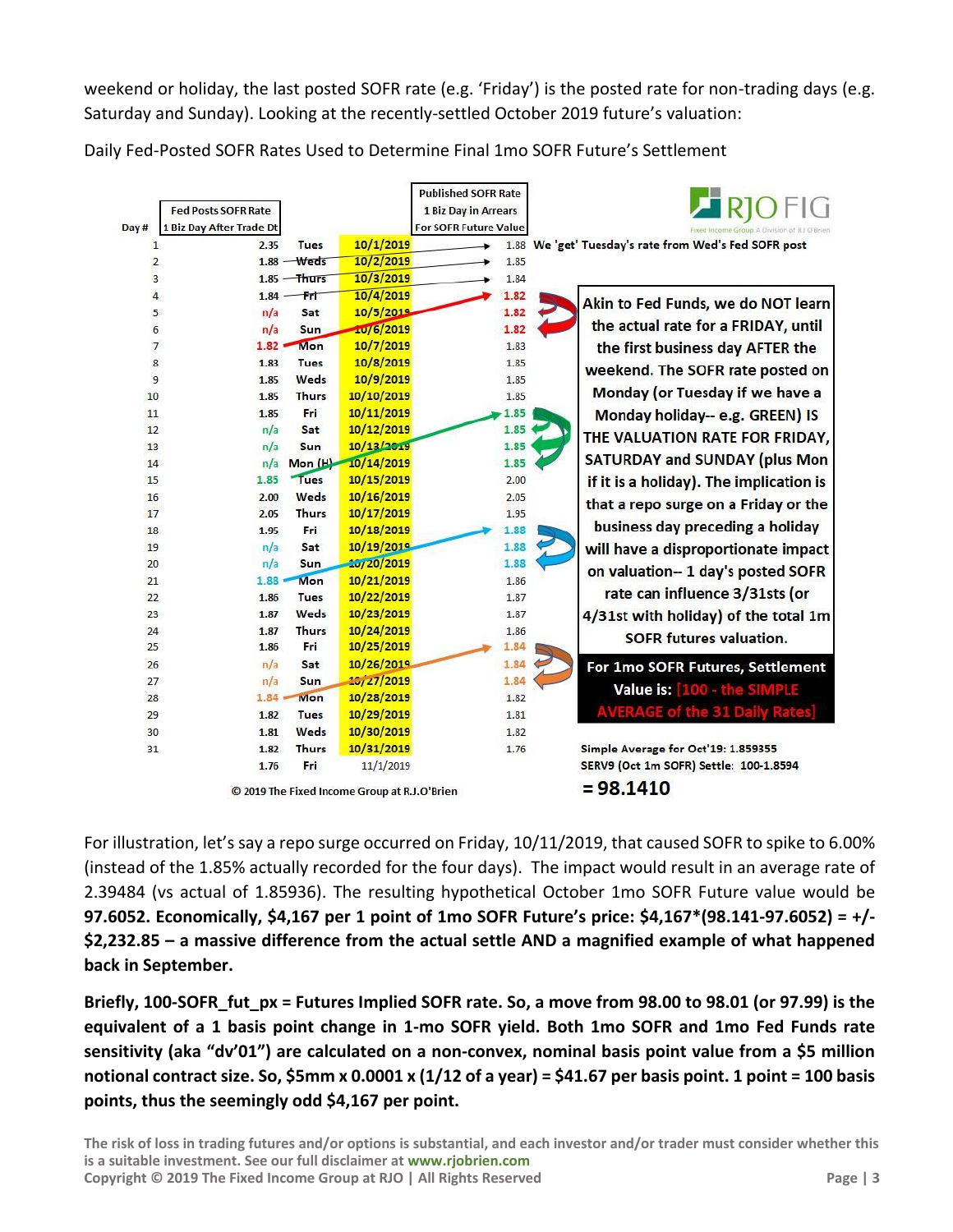Understanding the difference between a SOFR future, trading in its "Futures Contract State", versus its "Futures Valuation State" is HUGE. A brief blowout in repo can massively impact the price in the Valuation State. The Fed-published daily SOFR rates are directly and irreversibly part of the calculation of settlement. BUT, that same spike can be nothing more than a good or bad daily move for a SOFR futures contract trading in its futures contract state (e.g. the ugly 1-day SOFR print may move the future's price, but it will NOT impact the settlement value of any SOFR future other than the contract of the current month).

Let's look at what happened in September. Assume for the month of September, a trader has a SHORT position in each of the Sep'19 1mo SOFR future (SERU9), and, a short position in Oct'19 1mo SOFR future (SERV9). Sep is in the 'valuation' window while Oct is in the 'future' window:



The Oct 1mo SOFR future was a scratch for September; zero P&L. The Sep 1mo SOFR future was a 12bp winner as a short. Identical positions, over identical timelines, only one month apart on the forward yield curve. The Sep SOFR trade retained the impact of the repo/SOFR surge, while Oct shrugged it off as the Fed intervened. To 'win' in the "futures state", the trader would have had to make a market timing call. The short in the "valuation state" retained the 'win' (albeit timing would have been nice on the cover).

The point is, if a trader is entering a hedge or speculative position in SOFR futures, (s)he has to understand the difference of contract behavior between a SOFR future IN valuation month versus a SOFR future NOT in valuation month. A quarter-end or year-end on a Friday will have greater impact (three days of the settlement's average price) versus the one-day impact of a QE or YE occurring midweek. Same goes for tax dates, large Treasury issuance settlement dates, FOMC dates, etc.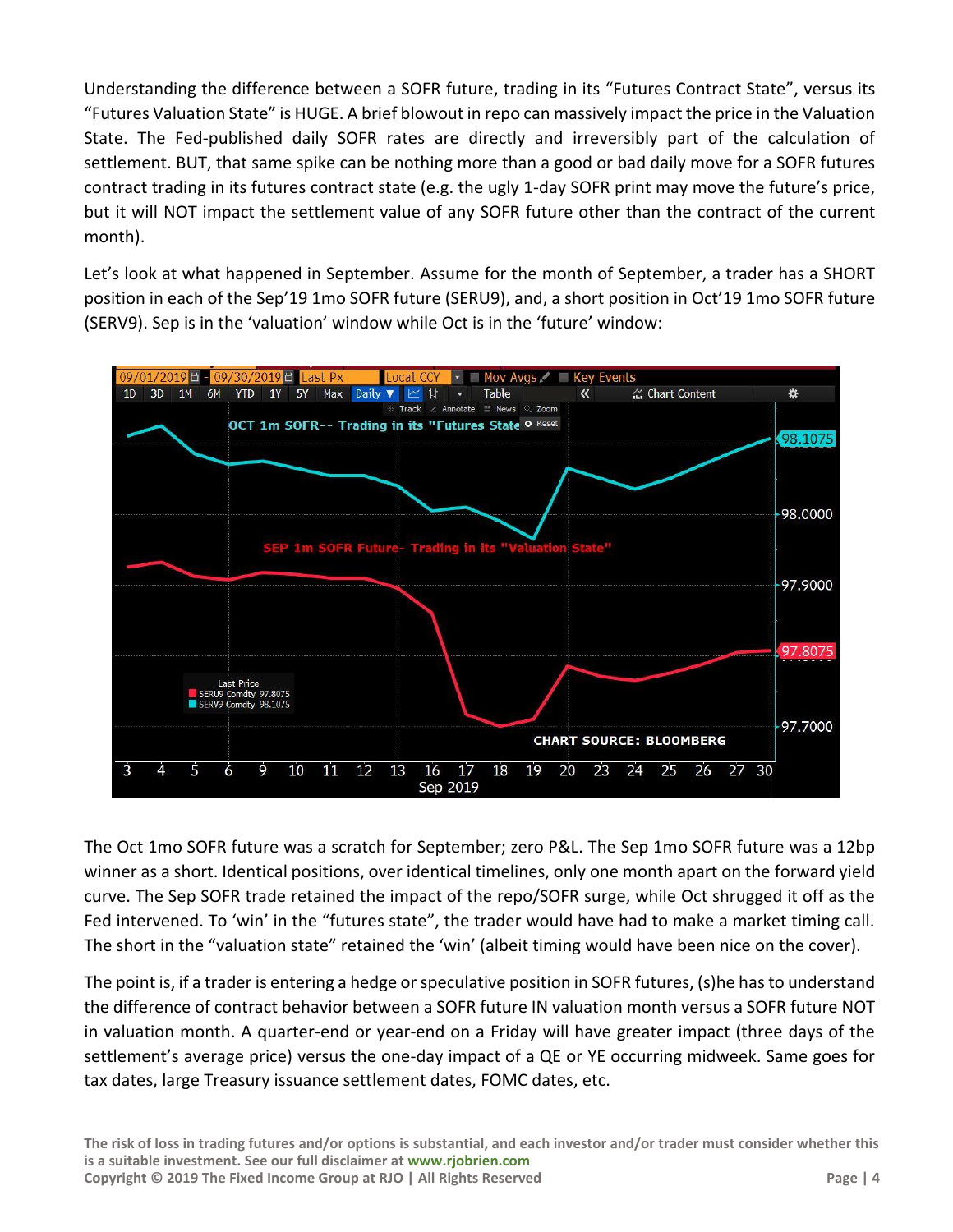## **Trading the Turn—SOFR Futures and Year-End Risk**

Particularly because the Fed is active and the market anticipates an easing bias, an outright short position for year-end seems a bit precarious IF THE INTENT IS TO HEDGE/BET ON A FUNDING SQUEEZE—a repo problem that sends SOFR higher relative to other funding channels. CME Group has a plethora of futures that SOFR may be spread against (Treas, LIBOR, Eris Swap Futures, options, etc). The most common spread relationship for a squeeze is trading SOFR Futures versus Fed Fund Futures (the dates and contract notional sizes align perfectly). The simplest expression and likely target for the speculative traders is Dec Fed Funds (FFZ9) spread against Dec 1mo SOFR (SERZ9). Back in the September mayhem, Long FF x Short SOFR was a very good, non-rate-directional method to play the squeeze:



There are many considerations and many opinions surrounding year end and funding risk. The consensus in my opinion is that, IF a squeeze surfaces, it may be as early as November and as late as December. Given the aggressive action of the Fed to relieve pressure, there is also an expectation that if problems arise, the Fed will enter the market with 'whatever it takes'. And, IF the Fed needs to show up, they will bring a tsunami of liquidity that will carry OVER year-end. For these reasons, expect to see transactions that are Long Fed Funds in Nov and Dec, coupled with Short positions in SOFR over those two months. To keep from being impaled by the Fed, I likewise expect the opposite position after year-end: Short FF X Long SOFR in Jan'20 futures.

For transaction specifics, give us a call.

JC—for the Fixed Income Group.